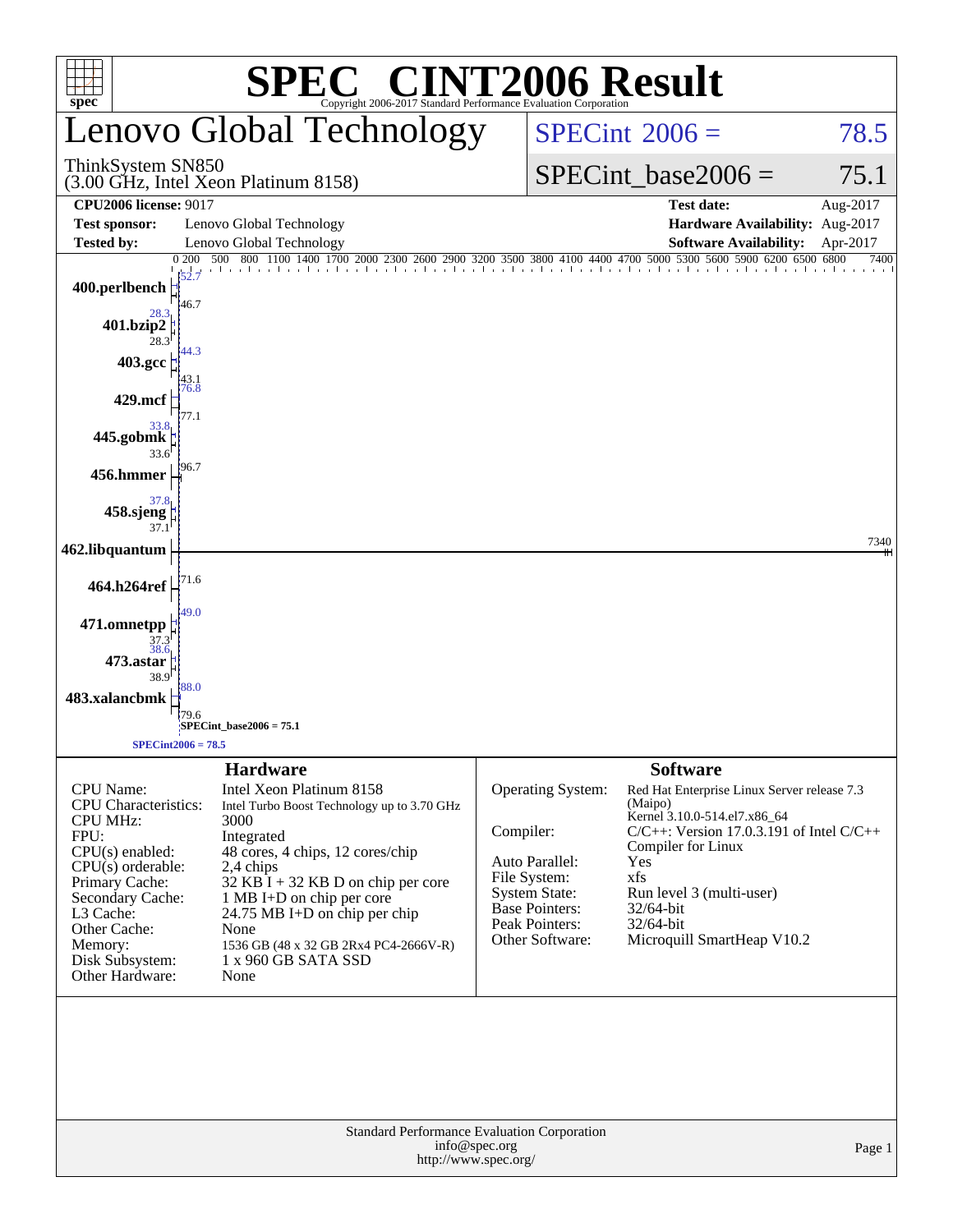

## enovo Global Technology

#### ThinkSystem SN850

(3.00 GHz, Intel Xeon Platinum 8158)

 $SPECint2006 = 78.5$  $SPECint2006 = 78.5$ 

#### SPECint base2006 =  $75.1$

**[Test sponsor:](http://www.spec.org/auto/cpu2006/Docs/result-fields.html#Testsponsor)** Lenovo Global Technology **[Hardware Availability:](http://www.spec.org/auto/cpu2006/Docs/result-fields.html#HardwareAvailability)** Aug-2017

**[CPU2006 license:](http://www.spec.org/auto/cpu2006/Docs/result-fields.html#CPU2006license)** 9017 **[Test date:](http://www.spec.org/auto/cpu2006/Docs/result-fields.html#Testdate)** Aug-2017 **[Tested by:](http://www.spec.org/auto/cpu2006/Docs/result-fields.html#Testedby)** Lenovo Global Technology **[Software Availability:](http://www.spec.org/auto/cpu2006/Docs/result-fields.html#SoftwareAvailability)** Apr-2017

#### **[Results Table](http://www.spec.org/auto/cpu2006/Docs/result-fields.html#ResultsTable)**

|                                                                                                          | <b>Base</b>    |              |                |              | <b>Peak</b>    |       |                |              |                |              |                |              |
|----------------------------------------------------------------------------------------------------------|----------------|--------------|----------------|--------------|----------------|-------|----------------|--------------|----------------|--------------|----------------|--------------|
| <b>Benchmark</b>                                                                                         | <b>Seconds</b> | <b>Ratio</b> | <b>Seconds</b> | <b>Ratio</b> | <b>Seconds</b> | Ratio | <b>Seconds</b> | <b>Ratio</b> | <b>Seconds</b> | <b>Ratio</b> | <b>Seconds</b> | <b>Ratio</b> |
| $ 400$ .perlbench                                                                                        | 209            | 46.7         | 209            | 46.7         | 209            | 46.8  | 185            | 52.9         | 185            | 52.7         | 186            | 52.7         |
| $401$ .bzip2                                                                                             | 340            | 28.4         | 341            | 28.3         | 341            | 28.3  | 341            | 28.3         | 341            | 28.3         | 341            | 28.3         |
| $403.\text{gcc}$                                                                                         | 187            | 43.2         | 187            | 43.1         | 187            | 43.1  | 182            | 44.3         | 182            | 44.3         | 182            | 44.3         |
| $429$ mcf                                                                                                | 119            | 76.7         | 118            | 77.1         | 118            | 77.2  | 118            | 77.4         | <b>119</b>     | 76.8         | 121            | 75.5         |
| $445$ .gobmk                                                                                             | 312            | 33.6         | 313            | 33.5         | 312            | 33.6  | 311            | 33.8         | 311            | 33.8         | 311            | 33.7         |
| $456.$ hmmer                                                                                             | 96.4           | 96.7         | 96.4           | 96.7         | 96.3           | 96.9  | 96.4           | 96.7         | 96.4           | 96.7         | 96.3           | 96.9         |
| $458$ .sjeng                                                                                             | 326            | 37.1         | 326            | 37.1         | 326            | 37.2  | 320            | 37.8         | <b>320</b>     | 37.8         | 320            | 37.8         |
| 462.libquantum                                                                                           | 2.80           | 7390         | 2.83           | 7320         | 2.82           | 7340  | 2.80           | 7390         | 2.83           | 7320         | 2.82           | 7340         |
| 464.h264ref                                                                                              | 311            | 71.0         | 309            | 71.6         | 308            | 71.8  | 311            | 71.0         | 309            | 71.6         | 308            | 71.8         |
| 471.omnetpp                                                                                              | 170            | 36.8         | 167            | 37.5         | 168            | 37.3  | 128            | 49.0         | 127            | 49.0         | 130            | 47.9         |
| $473$ . astar                                                                                            | 180            | 38.9         | 182            | 38.6         | 180            | 38.9  | 183            | 38.4         | 182            | 38.6         | 182            | 38.6         |
| 483.xalancbmk                                                                                            | 86.6           | 79.7         | 86.7           | 79.6         | 86.7           | 79.6  | 78.4           | 88.0         | 77.9           | 88.6         | 78.7           | 87.6         |
| Results appear in the order in which they were run. Bold underlined text indicates a median measurement. |                |              |                |              |                |       |                |              |                |              |                |              |

#### **[Submit Notes](http://www.spec.org/auto/cpu2006/Docs/result-fields.html#SubmitNotes)**

The config file option 'submit' was used.

#### **[Operating System Notes](http://www.spec.org/auto/cpu2006/Docs/result-fields.html#OperatingSystemNotes)**

Stack size set to unlimited using "ulimit -s unlimited"

#### **[Platform Notes](http://www.spec.org/auto/cpu2006/Docs/result-fields.html#PlatformNotes)**

 BIOS configuration: Choose Operating Mode set to Maximum Performance Hyper-Threading set to Disable LLC dead line alloc set to Disable Sysinfo program /home/cpu2006-1.2-ic17.0u3/config/sysinfo.rev6993 Revision 6993 of 2015-11-06 (b5e8d4b4eb51ed28d7f98696cbe290c1) running on SN850-01 Fri Aug 4 11:03:40 2017

 This section contains SUT (System Under Test) info as seen by some common utilities. To remove or add to this section, see: <http://www.spec.org/cpu2006/Docs/config.html#sysinfo>

 From /proc/cpuinfo model name : Intel(R) Xeon(R) Platinum 8158 CPU @ 3.00GHz 4 "physical id"s (chips) 48 "processors" cores, siblings (Caution: counting these is hw and system dependent. The following excerpts from /proc/cpuinfo might not be reliable. Use with caution.)

Continued on next page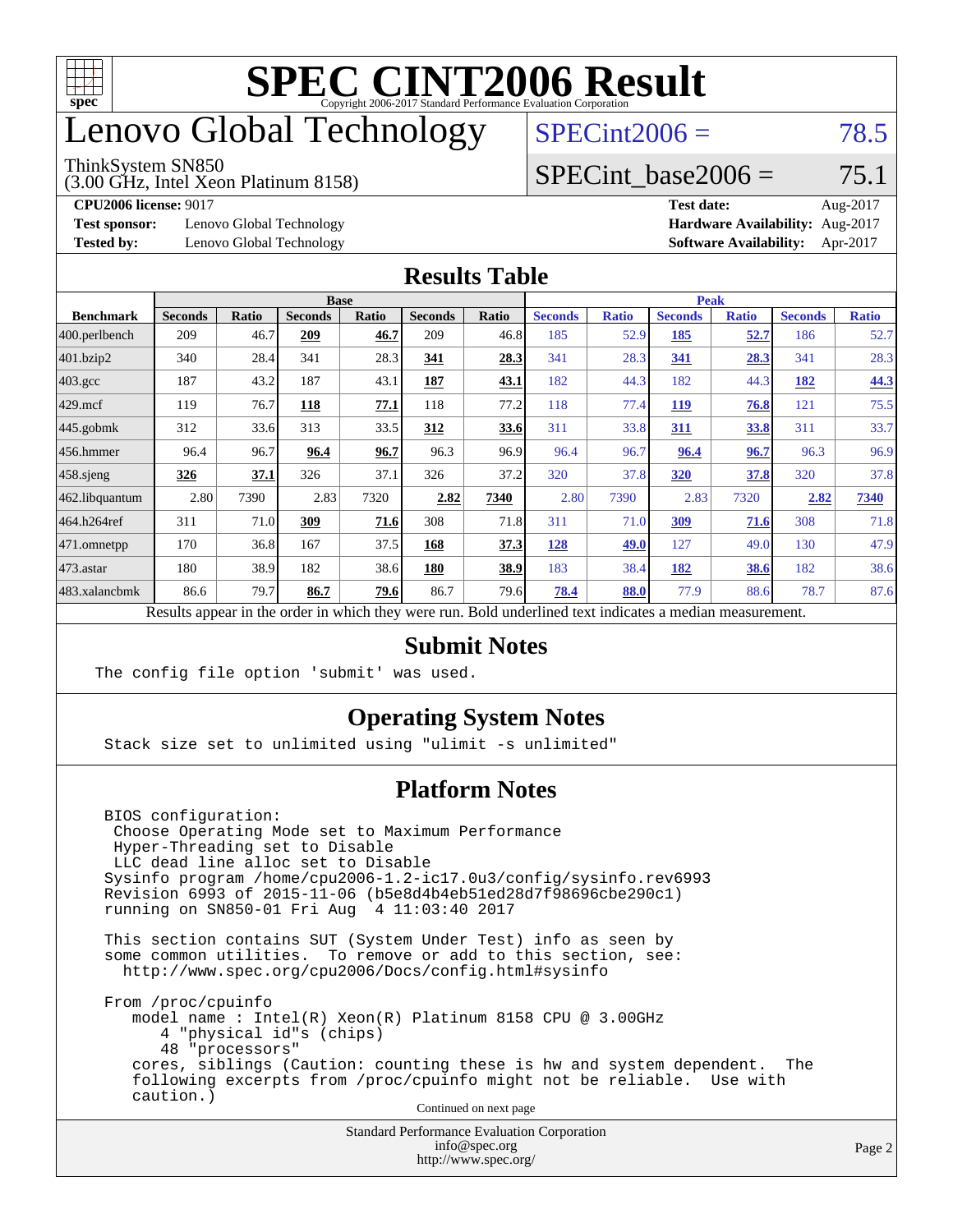

## enovo Global Technology

ThinkSystem SN850

(3.00 GHz, Intel Xeon Platinum 8158)

 $SPECint2006 = 78.5$  $SPECint2006 = 78.5$ 

SPECint base2006 =  $75.1$ 

**[Test sponsor:](http://www.spec.org/auto/cpu2006/Docs/result-fields.html#Testsponsor)** Lenovo Global Technology **[Hardware Availability:](http://www.spec.org/auto/cpu2006/Docs/result-fields.html#HardwareAvailability)** Aug-2017 **[Tested by:](http://www.spec.org/auto/cpu2006/Docs/result-fields.html#Testedby)** Lenovo Global Technology **[Software Availability:](http://www.spec.org/auto/cpu2006/Docs/result-fields.html#SoftwareAvailability)** Apr-2017

**[CPU2006 license:](http://www.spec.org/auto/cpu2006/Docs/result-fields.html#CPU2006license)** 9017 **[Test date:](http://www.spec.org/auto/cpu2006/Docs/result-fields.html#Testdate)** Aug-2017

#### **[Platform Notes \(Continued\)](http://www.spec.org/auto/cpu2006/Docs/result-fields.html#PlatformNotes)**

Standard Performance Evaluation Corporation [info@spec.org](mailto:info@spec.org) <http://www.spec.org/> Page 3 cpu cores : 12 siblings : 12 physical 0: cores 0 1 2 3 4 9 10 16 18 19 25 26 physical 1: cores 0 1 2 3 4 8 9 11 17 18 19 20 physical 2: cores 0 1 2 3 4 9 10 16 18 19 25 26 physical 3: cores 0 1 2 3 4 8 9 11 17 18 19 20 cache size : 25344 KB From /proc/meminfo MemTotal: 1584968800 kB<br>HugePages Total: 0 HugePages\_Total: 0 Hugepagesize: 2048 kB From /etc/\*release\* /etc/\*version\* os-release: NAME="Red Hat Enterprise Linux Server" VERSION="7.3 (Maipo)" ID="rhel" ID\_LIKE="fedora" VERSION\_ID="7.3" PRETTY\_NAME="Red Hat Enterprise Linux Server 7.3 (Maipo)" ANSI\_COLOR="0;31" CPE\_NAME="cpe:/o:redhat:enterprise\_linux:7.3:GA:server" redhat-release: Red Hat Enterprise Linux Server release 7.3 (Maipo) system-release: Red Hat Enterprise Linux Server release 7.3 (Maipo) system-release-cpe: cpe:/o:redhat:enterprise\_linux:7.3:ga:server uname -a: Linux SN850-01 3.10.0-514.el7.x86\_64 #1 SMP Wed Oct 19 11:24:13 EDT 2016 x86\_64 x86\_64 x86\_64 GNU/Linux run-level 3 Aug 4 11:02 SPEC is set to: /home/cpu2006-1.2-ic17.0u3 Filesystem Type Size Used Avail Use% Mounted on /dev/sda4 xfs 836G 13G 824G 2% /home Additional information from dmidecode: Warning: Use caution when you interpret this section. The 'dmidecode' program reads system data which is "intended to allow hardware to be accurately determined", but the intent may not be met, as there are frequent changes to hardware, firmware, and the "DMTF SMBIOS" standard. BIOS Lenovo -[IVE109A-1.00]- 04/27/2017 Memory: 48x Samsung M393A4K40BB2-CTD 32 GB 2 rank 2666 MHz (End of data from sysinfo program)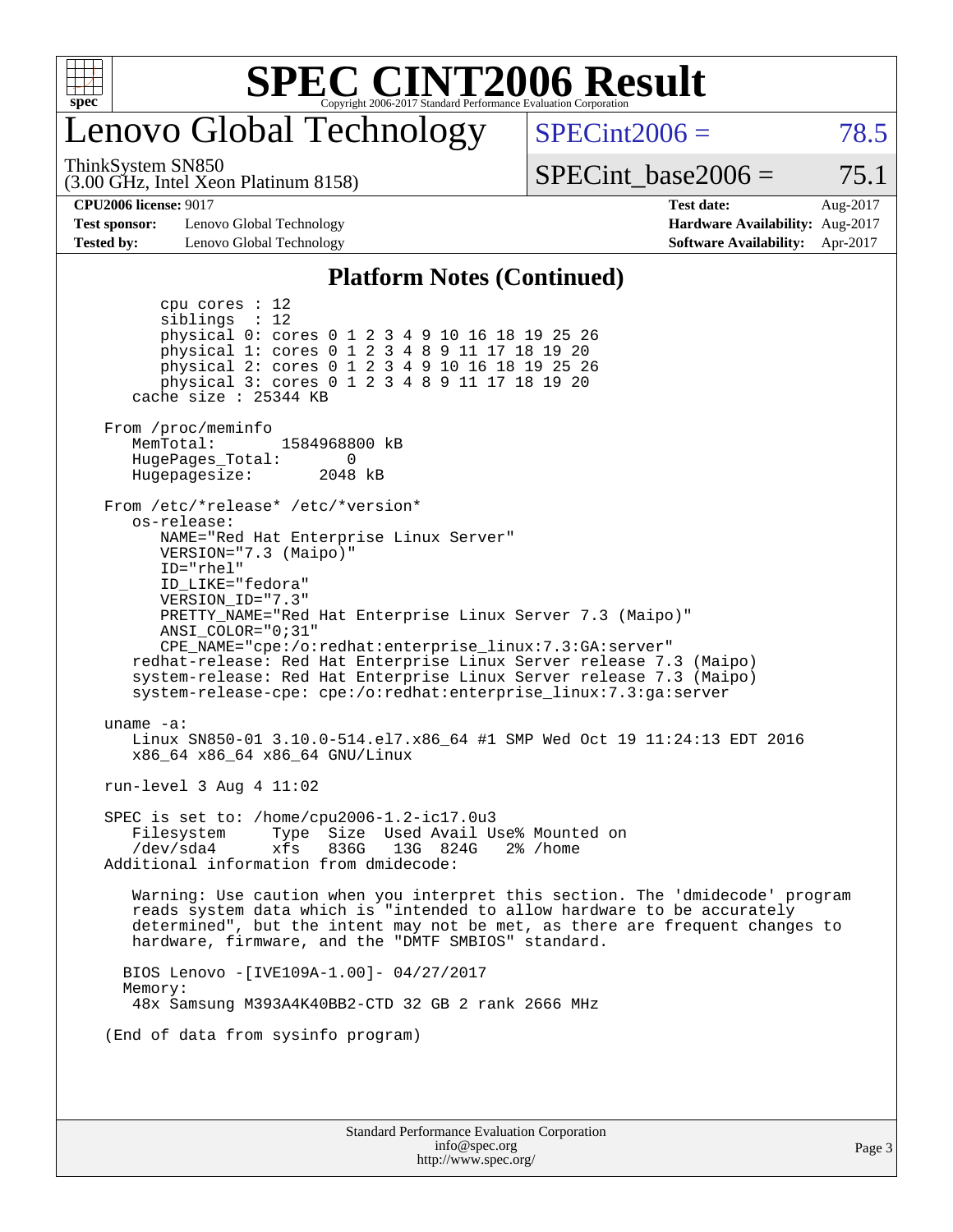

# enovo Global Technology

ThinkSystem SN850

 $SPECint2006 = 78.5$  $SPECint2006 = 78.5$ 

SPECint base2006 =  $75.1$ 

**[Test sponsor:](http://www.spec.org/auto/cpu2006/Docs/result-fields.html#Testsponsor)** Lenovo Global Technology **[Hardware Availability:](http://www.spec.org/auto/cpu2006/Docs/result-fields.html#HardwareAvailability)** Aug-2017

(3.00 GHz, Intel Xeon Platinum 8158)

**[CPU2006 license:](http://www.spec.org/auto/cpu2006/Docs/result-fields.html#CPU2006license)** 9017 **[Test date:](http://www.spec.org/auto/cpu2006/Docs/result-fields.html#Testdate)** Aug-2017 **[Tested by:](http://www.spec.org/auto/cpu2006/Docs/result-fields.html#Testedby)** Lenovo Global Technology **[Software Availability:](http://www.spec.org/auto/cpu2006/Docs/result-fields.html#SoftwareAvailability)** Apr-2017

#### **[General Notes](http://www.spec.org/auto/cpu2006/Docs/result-fields.html#GeneralNotes)**

Environment variables set by runspec before the start of the run: KMP AFFINITY = "granularity=fine, compact,  $0,3$ " LD\_LIBRARY\_PATH = "/home/cpu2006-1.2-ic17.0u3/lib/ia32:/home/cpu2006-1.2-ic17.0u3/lib/intel64:/home/cpu2006-1.2-ic17.0u3/sh10.2" OMP\_NUM\_THREADS = "48"

 Binaries compiled on a system with 1x Intel Core i7-4790 CPU + 32GB RAM memory using Redhat Enterprise Linux 7.2 Transparent Huge Pages enabled by default. Filesystem page cache cleared with: shell invocation of 'sync; echo 3 > /proc/sys/vm/drop\_caches' prior to run

#### **[Base Compiler Invocation](http://www.spec.org/auto/cpu2006/Docs/result-fields.html#BaseCompilerInvocation)**

[C benchmarks](http://www.spec.org/auto/cpu2006/Docs/result-fields.html#Cbenchmarks): [icc -m64](http://www.spec.org/cpu2006/results/res2017q4/cpu2006-20170918-50039.flags.html#user_CCbase_intel_icc_64bit_bda6cc9af1fdbb0edc3795bac97ada53)

[C++ benchmarks:](http://www.spec.org/auto/cpu2006/Docs/result-fields.html#CXXbenchmarks) [icpc -m64](http://www.spec.org/cpu2006/results/res2017q4/cpu2006-20170918-50039.flags.html#user_CXXbase_intel_icpc_64bit_fc66a5337ce925472a5c54ad6a0de310)

#### **[Base Portability Flags](http://www.spec.org/auto/cpu2006/Docs/result-fields.html#BasePortabilityFlags)**

 400.perlbench: [-DSPEC\\_CPU\\_LP64](http://www.spec.org/cpu2006/results/res2017q4/cpu2006-20170918-50039.flags.html#b400.perlbench_basePORTABILITY_DSPEC_CPU_LP64) [-DSPEC\\_CPU\\_LINUX\\_X64](http://www.spec.org/cpu2006/results/res2017q4/cpu2006-20170918-50039.flags.html#b400.perlbench_baseCPORTABILITY_DSPEC_CPU_LINUX_X64) 401.bzip2: [-DSPEC\\_CPU\\_LP64](http://www.spec.org/cpu2006/results/res2017q4/cpu2006-20170918-50039.flags.html#suite_basePORTABILITY401_bzip2_DSPEC_CPU_LP64) 403.gcc: [-DSPEC\\_CPU\\_LP64](http://www.spec.org/cpu2006/results/res2017q4/cpu2006-20170918-50039.flags.html#suite_basePORTABILITY403_gcc_DSPEC_CPU_LP64) 429.mcf: [-DSPEC\\_CPU\\_LP64](http://www.spec.org/cpu2006/results/res2017q4/cpu2006-20170918-50039.flags.html#suite_basePORTABILITY429_mcf_DSPEC_CPU_LP64) 445.gobmk: [-DSPEC\\_CPU\\_LP64](http://www.spec.org/cpu2006/results/res2017q4/cpu2006-20170918-50039.flags.html#suite_basePORTABILITY445_gobmk_DSPEC_CPU_LP64) 456.hmmer: [-DSPEC\\_CPU\\_LP64](http://www.spec.org/cpu2006/results/res2017q4/cpu2006-20170918-50039.flags.html#suite_basePORTABILITY456_hmmer_DSPEC_CPU_LP64) 458.sjeng: [-DSPEC\\_CPU\\_LP64](http://www.spec.org/cpu2006/results/res2017q4/cpu2006-20170918-50039.flags.html#suite_basePORTABILITY458_sjeng_DSPEC_CPU_LP64) 462.libquantum: [-DSPEC\\_CPU\\_LP64](http://www.spec.org/cpu2006/results/res2017q4/cpu2006-20170918-50039.flags.html#suite_basePORTABILITY462_libquantum_DSPEC_CPU_LP64) [-DSPEC\\_CPU\\_LINUX](http://www.spec.org/cpu2006/results/res2017q4/cpu2006-20170918-50039.flags.html#b462.libquantum_baseCPORTABILITY_DSPEC_CPU_LINUX) 464.h264ref: [-DSPEC\\_CPU\\_LP64](http://www.spec.org/cpu2006/results/res2017q4/cpu2006-20170918-50039.flags.html#suite_basePORTABILITY464_h264ref_DSPEC_CPU_LP64) 471.omnetpp: [-DSPEC\\_CPU\\_LP64](http://www.spec.org/cpu2006/results/res2017q4/cpu2006-20170918-50039.flags.html#suite_basePORTABILITY471_omnetpp_DSPEC_CPU_LP64) 473.astar: [-DSPEC\\_CPU\\_LP64](http://www.spec.org/cpu2006/results/res2017q4/cpu2006-20170918-50039.flags.html#suite_basePORTABILITY473_astar_DSPEC_CPU_LP64) 483.xalancbmk: [-DSPEC\\_CPU\\_LP64](http://www.spec.org/cpu2006/results/res2017q4/cpu2006-20170918-50039.flags.html#suite_basePORTABILITY483_xalancbmk_DSPEC_CPU_LP64) [-DSPEC\\_CPU\\_LINUX](http://www.spec.org/cpu2006/results/res2017q4/cpu2006-20170918-50039.flags.html#b483.xalancbmk_baseCXXPORTABILITY_DSPEC_CPU_LINUX)

## **[Base Optimization Flags](http://www.spec.org/auto/cpu2006/Docs/result-fields.html#BaseOptimizationFlags)**

[C benchmarks](http://www.spec.org/auto/cpu2006/Docs/result-fields.html#Cbenchmarks):

[-xCORE-AVX2](http://www.spec.org/cpu2006/results/res2017q4/cpu2006-20170918-50039.flags.html#user_CCbase_f-xCORE-AVX2) [-ipo](http://www.spec.org/cpu2006/results/res2017q4/cpu2006-20170918-50039.flags.html#user_CCbase_f-ipo) [-O3](http://www.spec.org/cpu2006/results/res2017q4/cpu2006-20170918-50039.flags.html#user_CCbase_f-O3) [-no-prec-div](http://www.spec.org/cpu2006/results/res2017q4/cpu2006-20170918-50039.flags.html#user_CCbase_f-no-prec-div) [-parallel](http://www.spec.org/cpu2006/results/res2017q4/cpu2006-20170918-50039.flags.html#user_CCbase_f-parallel) [-qopt-prefetch](http://www.spec.org/cpu2006/results/res2017q4/cpu2006-20170918-50039.flags.html#user_CCbase_f-qopt-prefetch) [-auto-p32](http://www.spec.org/cpu2006/results/res2017q4/cpu2006-20170918-50039.flags.html#user_CCbase_f-auto-p32)

[C++ benchmarks:](http://www.spec.org/auto/cpu2006/Docs/result-fields.html#CXXbenchmarks)

[-xCORE-AVX2](http://www.spec.org/cpu2006/results/res2017q4/cpu2006-20170918-50039.flags.html#user_CXXbase_f-xCORE-AVX2) [-ipo](http://www.spec.org/cpu2006/results/res2017q4/cpu2006-20170918-50039.flags.html#user_CXXbase_f-ipo) [-O3](http://www.spec.org/cpu2006/results/res2017q4/cpu2006-20170918-50039.flags.html#user_CXXbase_f-O3) [-no-prec-div](http://www.spec.org/cpu2006/results/res2017q4/cpu2006-20170918-50039.flags.html#user_CXXbase_f-no-prec-div) [-qopt-prefetch](http://www.spec.org/cpu2006/results/res2017q4/cpu2006-20170918-50039.flags.html#user_CXXbase_f-qopt-prefetch) [-auto-p32](http://www.spec.org/cpu2006/results/res2017q4/cpu2006-20170918-50039.flags.html#user_CXXbase_f-auto-p32) [-Wl,-z,muldefs](http://www.spec.org/cpu2006/results/res2017q4/cpu2006-20170918-50039.flags.html#user_CXXbase_link_force_multiple1_74079c344b956b9658436fd1b6dd3a8a) [-L/sh10.2 -lsmartheap64](http://www.spec.org/cpu2006/results/res2017q4/cpu2006-20170918-50039.flags.html#user_CXXbase_SmartHeap64_63911d860fc08c15fa1d5bf319b9d8d5)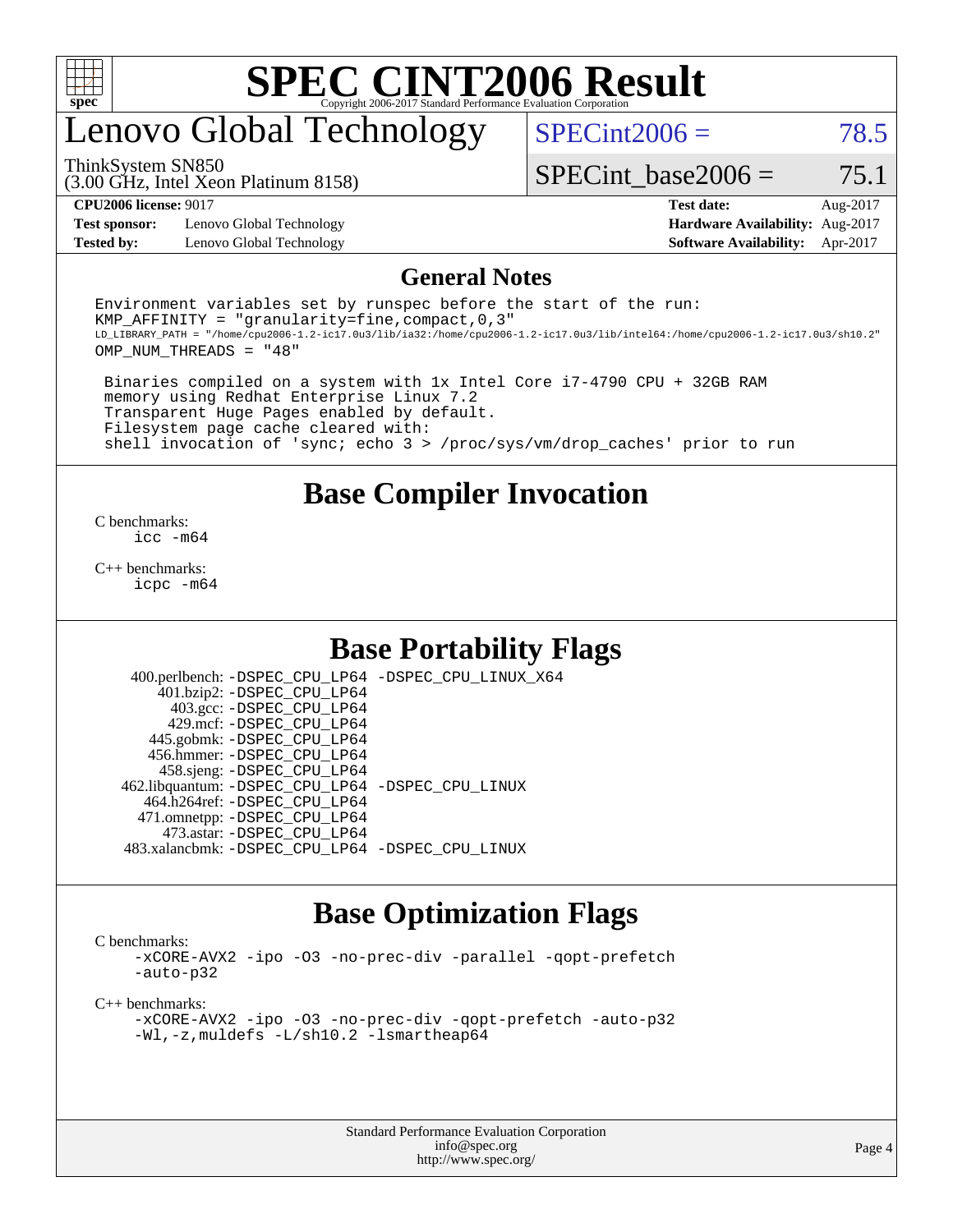

# enovo Global Technology

ThinkSystem SN850

 $SPECint2006 = 78.5$  $SPECint2006 = 78.5$ 

(3.00 GHz, Intel Xeon Platinum 8158)

SPECint base2006 =  $75.1$ 

**[Test sponsor:](http://www.spec.org/auto/cpu2006/Docs/result-fields.html#Testsponsor)** Lenovo Global Technology **[Hardware Availability:](http://www.spec.org/auto/cpu2006/Docs/result-fields.html#HardwareAvailability)** Aug-2017 **[Tested by:](http://www.spec.org/auto/cpu2006/Docs/result-fields.html#Testedby)** Lenovo Global Technology **[Software Availability:](http://www.spec.org/auto/cpu2006/Docs/result-fields.html#SoftwareAvailability)** Apr-2017

**[CPU2006 license:](http://www.spec.org/auto/cpu2006/Docs/result-fields.html#CPU2006license)** 9017 **[Test date:](http://www.spec.org/auto/cpu2006/Docs/result-fields.html#Testdate)** Aug-2017

#### **[Base Other Flags](http://www.spec.org/auto/cpu2006/Docs/result-fields.html#BaseOtherFlags)**

[C benchmarks](http://www.spec.org/auto/cpu2006/Docs/result-fields.html#Cbenchmarks):

403.gcc: [-Dalloca=\\_alloca](http://www.spec.org/cpu2006/results/res2017q4/cpu2006-20170918-50039.flags.html#b403.gcc_baseEXTRA_CFLAGS_Dalloca_be3056838c12de2578596ca5467af7f3)

## **[Peak Compiler Invocation](http://www.spec.org/auto/cpu2006/Docs/result-fields.html#PeakCompilerInvocation)**

[C benchmarks \(except as noted below\)](http://www.spec.org/auto/cpu2006/Docs/result-fields.html#Cbenchmarksexceptasnotedbelow):

[icc -m64](http://www.spec.org/cpu2006/results/res2017q4/cpu2006-20170918-50039.flags.html#user_CCpeak_intel_icc_64bit_bda6cc9af1fdbb0edc3795bac97ada53)

400.perlbench: [icc -m32 -L/opt/intel/compilers\\_and\\_libraries\\_2017/linux/lib/ia32](http://www.spec.org/cpu2006/results/res2017q4/cpu2006-20170918-50039.flags.html#user_peakCCLD400_perlbench_intel_icc_c29f3ff5a7ed067b11e4ec10a03f03ae)

445.gobmk: [icc -m32 -L/opt/intel/compilers\\_and\\_libraries\\_2017/linux/lib/ia32](http://www.spec.org/cpu2006/results/res2017q4/cpu2006-20170918-50039.flags.html#user_peakCCLD445_gobmk_intel_icc_c29f3ff5a7ed067b11e4ec10a03f03ae)

[C++ benchmarks \(except as noted below\):](http://www.spec.org/auto/cpu2006/Docs/result-fields.html#CXXbenchmarksexceptasnotedbelow)

[icc -m32 -L/opt/intel/compilers\\_and\\_libraries\\_2017/linux/lib/ia32](http://www.spec.org/cpu2006/results/res2017q4/cpu2006-20170918-50039.flags.html#user_CXXpeak_intel_icc_c29f3ff5a7ed067b11e4ec10a03f03ae)

473.astar: [icpc -m64](http://www.spec.org/cpu2006/results/res2017q4/cpu2006-20170918-50039.flags.html#user_peakCXXLD473_astar_intel_icpc_64bit_fc66a5337ce925472a5c54ad6a0de310)

#### **[Peak Portability Flags](http://www.spec.org/auto/cpu2006/Docs/result-fields.html#PeakPortabilityFlags)**

 400.perlbench: [-D\\_FILE\\_OFFSET\\_BITS=64](http://www.spec.org/cpu2006/results/res2017q4/cpu2006-20170918-50039.flags.html#user_peakPORTABILITY400_perlbench_file_offset_bits_64_438cf9856305ebd76870a2c6dc2689ab) [-DSPEC\\_CPU\\_LINUX\\_IA32](http://www.spec.org/cpu2006/results/res2017q4/cpu2006-20170918-50039.flags.html#b400.perlbench_peakCPORTABILITY_DSPEC_CPU_LINUX_IA32) 401.bzip2: [-DSPEC\\_CPU\\_LP64](http://www.spec.org/cpu2006/results/res2017q4/cpu2006-20170918-50039.flags.html#suite_peakPORTABILITY401_bzip2_DSPEC_CPU_LP64) 403.gcc: [-DSPEC\\_CPU\\_LP64](http://www.spec.org/cpu2006/results/res2017q4/cpu2006-20170918-50039.flags.html#suite_peakPORTABILITY403_gcc_DSPEC_CPU_LP64) 429.mcf: [-DSPEC\\_CPU\\_LP64](http://www.spec.org/cpu2006/results/res2017q4/cpu2006-20170918-50039.flags.html#suite_peakPORTABILITY429_mcf_DSPEC_CPU_LP64) 445.gobmk: [-D\\_FILE\\_OFFSET\\_BITS=64](http://www.spec.org/cpu2006/results/res2017q4/cpu2006-20170918-50039.flags.html#user_peakPORTABILITY445_gobmk_file_offset_bits_64_438cf9856305ebd76870a2c6dc2689ab) 456.hmmer: [-DSPEC\\_CPU\\_LP64](http://www.spec.org/cpu2006/results/res2017q4/cpu2006-20170918-50039.flags.html#suite_peakPORTABILITY456_hmmer_DSPEC_CPU_LP64) 458.sjeng: [-DSPEC\\_CPU\\_LP64](http://www.spec.org/cpu2006/results/res2017q4/cpu2006-20170918-50039.flags.html#suite_peakPORTABILITY458_sjeng_DSPEC_CPU_LP64) 462.libquantum: [-DSPEC\\_CPU\\_LP64](http://www.spec.org/cpu2006/results/res2017q4/cpu2006-20170918-50039.flags.html#suite_peakPORTABILITY462_libquantum_DSPEC_CPU_LP64) [-DSPEC\\_CPU\\_LINUX](http://www.spec.org/cpu2006/results/res2017q4/cpu2006-20170918-50039.flags.html#b462.libquantum_peakCPORTABILITY_DSPEC_CPU_LINUX) 464.h264ref: [-DSPEC\\_CPU\\_LP64](http://www.spec.org/cpu2006/results/res2017q4/cpu2006-20170918-50039.flags.html#suite_peakPORTABILITY464_h264ref_DSPEC_CPU_LP64) 471.omnetpp: [-D\\_FILE\\_OFFSET\\_BITS=64](http://www.spec.org/cpu2006/results/res2017q4/cpu2006-20170918-50039.flags.html#user_peakPORTABILITY471_omnetpp_file_offset_bits_64_438cf9856305ebd76870a2c6dc2689ab) 473.astar: [-DSPEC\\_CPU\\_LP64](http://www.spec.org/cpu2006/results/res2017q4/cpu2006-20170918-50039.flags.html#suite_peakPORTABILITY473_astar_DSPEC_CPU_LP64) 483.xalancbmk: [-D\\_FILE\\_OFFSET\\_BITS=64](http://www.spec.org/cpu2006/results/res2017q4/cpu2006-20170918-50039.flags.html#user_peakPORTABILITY483_xalancbmk_file_offset_bits_64_438cf9856305ebd76870a2c6dc2689ab) [-DSPEC\\_CPU\\_LINUX](http://www.spec.org/cpu2006/results/res2017q4/cpu2006-20170918-50039.flags.html#b483.xalancbmk_peakCXXPORTABILITY_DSPEC_CPU_LINUX)

#### **[Peak Optimization Flags](http://www.spec.org/auto/cpu2006/Docs/result-fields.html#PeakOptimizationFlags)**

[C benchmarks](http://www.spec.org/auto/cpu2006/Docs/result-fields.html#Cbenchmarks):

 400.perlbench: [-prof-gen](http://www.spec.org/cpu2006/results/res2017q4/cpu2006-20170918-50039.flags.html#user_peakPASS1_CFLAGSPASS1_LDCFLAGS400_perlbench_prof_gen_e43856698f6ca7b7e442dfd80e94a8fc)(pass 1) [-prof-use](http://www.spec.org/cpu2006/results/res2017q4/cpu2006-20170918-50039.flags.html#user_peakPASS2_CFLAGSPASS2_LDCFLAGS400_perlbench_prof_use_bccf7792157ff70d64e32fe3e1250b55)(pass 2) [-xCORE-AVX2](http://www.spec.org/cpu2006/results/res2017q4/cpu2006-20170918-50039.flags.html#user_peakPASS2_CFLAGSPASS2_LDCFLAGS400_perlbench_f-xCORE-AVX2)(pass 2) [-par-num-threads=1](http://www.spec.org/cpu2006/results/res2017q4/cpu2006-20170918-50039.flags.html#user_peakPASS1_CFLAGSPASS1_LDCFLAGS400_perlbench_par_num_threads_786a6ff141b4e9e90432e998842df6c2)(pass 1) [-ipo](http://www.spec.org/cpu2006/results/res2017q4/cpu2006-20170918-50039.flags.html#user_peakPASS2_CFLAGSPASS2_LDCFLAGS400_perlbench_f-ipo)(pass 2) [-O3](http://www.spec.org/cpu2006/results/res2017q4/cpu2006-20170918-50039.flags.html#user_peakPASS2_CFLAGSPASS2_LDCFLAGS400_perlbench_f-O3)(pass 2) [-no-prec-div](http://www.spec.org/cpu2006/results/res2017q4/cpu2006-20170918-50039.flags.html#user_peakPASS2_CFLAGSPASS2_LDCFLAGS400_perlbench_f-no-prec-div)(pass 2) [-qopt-prefetch](http://www.spec.org/cpu2006/results/res2017q4/cpu2006-20170918-50039.flags.html#user_peakCOPTIMIZE400_perlbench_f-qopt-prefetch)

 401.bzip2: [-prof-gen](http://www.spec.org/cpu2006/results/res2017q4/cpu2006-20170918-50039.flags.html#user_peakPASS1_CFLAGSPASS1_LDCFLAGS401_bzip2_prof_gen_e43856698f6ca7b7e442dfd80e94a8fc)(pass 1) [-prof-use](http://www.spec.org/cpu2006/results/res2017q4/cpu2006-20170918-50039.flags.html#user_peakPASS2_CFLAGSPASS2_LDCFLAGS401_bzip2_prof_use_bccf7792157ff70d64e32fe3e1250b55)(pass 2) [-xCORE-AVX2](http://www.spec.org/cpu2006/results/res2017q4/cpu2006-20170918-50039.flags.html#user_peakPASS2_CFLAGSPASS2_LDCFLAGS401_bzip2_f-xCORE-AVX2)(pass 2)  $-par-num-threads=1(pass 1) -ipo(pass 2) -O3(pass 2)$  $-par-num-threads=1(pass 1) -ipo(pass 2) -O3(pass 2)$  $-par-num-threads=1(pass 1) -ipo(pass 2) -O3(pass 2)$  $-par-num-threads=1(pass 1) -ipo(pass 2) -O3(pass 2)$  $-par-num-threads=1(pass 1) -ipo(pass 2) -O3(pass 2)$  $-par-num-threads=1(pass 1) -ipo(pass 2) -O3(pass 2)$ [-no-prec-div](http://www.spec.org/cpu2006/results/res2017q4/cpu2006-20170918-50039.flags.html#user_peakCOPTIMIZEPASS2_CFLAGSPASS2_LDCFLAGS401_bzip2_f-no-prec-div) [-auto-ilp32](http://www.spec.org/cpu2006/results/res2017q4/cpu2006-20170918-50039.flags.html#user_peakCOPTIMIZE401_bzip2_f-auto-ilp32) [-qopt-prefetch](http://www.spec.org/cpu2006/results/res2017q4/cpu2006-20170918-50039.flags.html#user_peakCOPTIMIZE401_bzip2_f-qopt-prefetch)

Continued on next page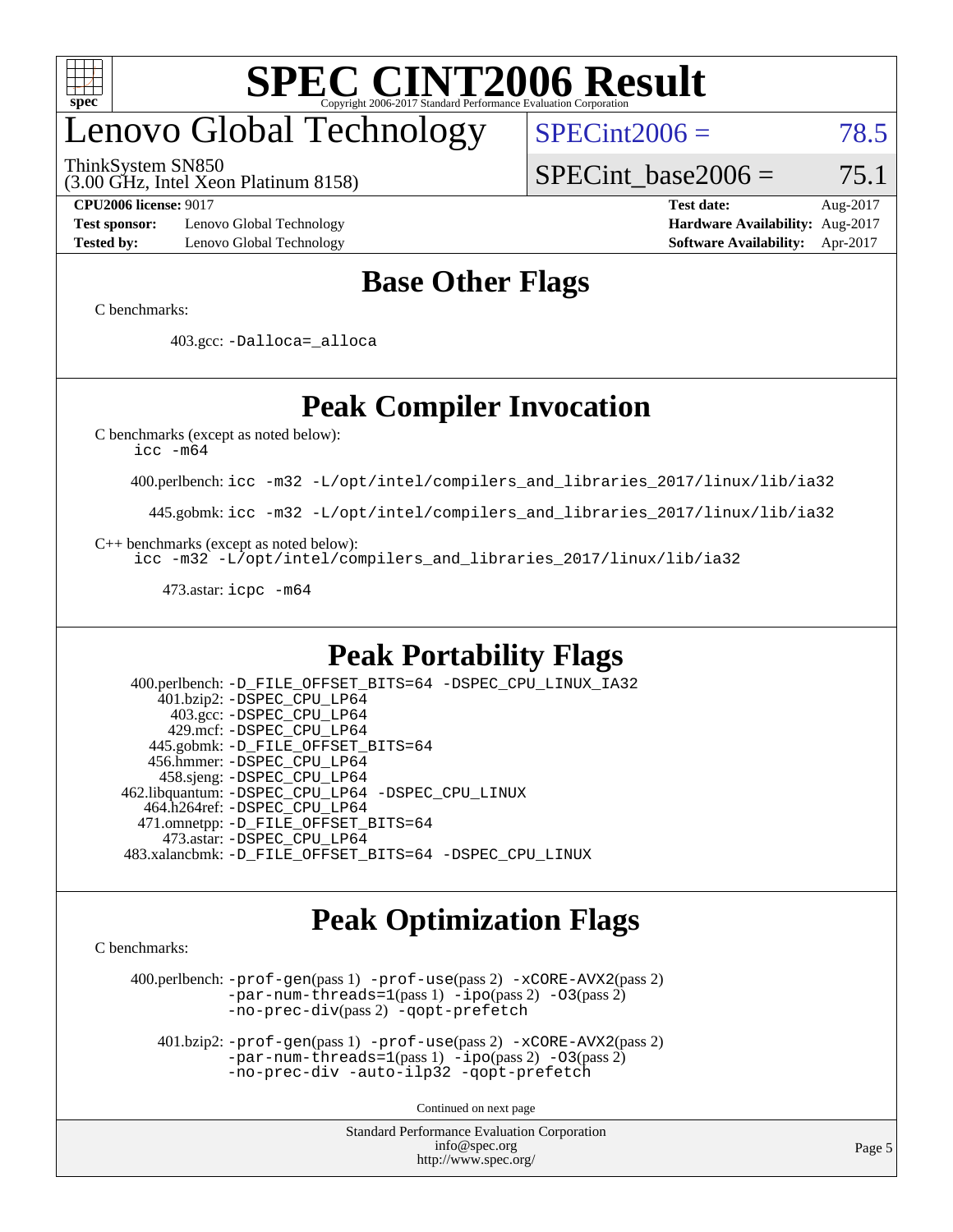

## enovo Global Technology

ThinkSystem SN850

 $SPECint2006 = 78.5$  $SPECint2006 = 78.5$ 

(3.00 GHz, Intel Xeon Platinum 8158)

SPECint base2006 =  $75.1$ 

**[Test sponsor:](http://www.spec.org/auto/cpu2006/Docs/result-fields.html#Testsponsor)** Lenovo Global Technology **[Hardware Availability:](http://www.spec.org/auto/cpu2006/Docs/result-fields.html#HardwareAvailability)** Aug-2017 **[Tested by:](http://www.spec.org/auto/cpu2006/Docs/result-fields.html#Testedby)** Lenovo Global Technology **[Software Availability:](http://www.spec.org/auto/cpu2006/Docs/result-fields.html#SoftwareAvailability)** Apr-2017

**[CPU2006 license:](http://www.spec.org/auto/cpu2006/Docs/result-fields.html#CPU2006license)** 9017 **[Test date:](http://www.spec.org/auto/cpu2006/Docs/result-fields.html#Testdate)** Aug-2017

## **[Peak Optimization Flags \(Continued\)](http://www.spec.org/auto/cpu2006/Docs/result-fields.html#PeakOptimizationFlags)**

| $403.\text{sec}: -x \text{CORE-AVX2}$ -ipo -03 -no-prec-div -inline-calloc<br>-gopt-malloc-options=3 -auto-ilp32                                                                                                              |  |
|-------------------------------------------------------------------------------------------------------------------------------------------------------------------------------------------------------------------------------|--|
| 429.mcf: -xCORE-AVX2 -ipo -03 -no-prec-div -parallel<br>-gopt-prefetch -auto-p32                                                                                                                                              |  |
| 445.gobmk: -prof-gen(pass 1) -prof-use(pass 2) -xCORE-AVX2(pass 2)<br>$-par-num-threads=1(pass 1) -ipo(pass 2) -03(pass 2)$<br>$-no-prec-div(pass 2)$                                                                         |  |
| $456.$ hmmer: basepeak = yes                                                                                                                                                                                                  |  |
| 458.sjeng: -prof-gen(pass 1) -prof-use(pass 2) -xCORE-AVX2(pass 2)<br>$-par-num-threads=1(pass 1) -ipo(pass 2) -03(pass 2)$<br>-no-prec-div(pass 2) -unroll4                                                                  |  |
| $462$ .libquantum: basepeak = yes                                                                                                                                                                                             |  |
| $464.h264$ ref: basepeak = yes                                                                                                                                                                                                |  |
| $C_{++}$ benchmarks:                                                                                                                                                                                                          |  |
| 471.omnetpp: -prof-gen(pass 1) -prof-use(pass 2) -xCORE-AVX2(pass 2)<br>$-par-num-threads=1(pass 1) -ipo(pass 2) -03(pass 2)$<br>-no-prec-div(pass 2) -qopt-ra-region-strategy=block<br>-Wl,-z, muldefs -L/sh10.2 -lsmartheap |  |
| 473.astar: -xCORE-AVX2 -ipo -03 -no-prec-div -qopt-prefetch<br>-auto-p32 -Wl,-z, muldefs -L/sh10.2 -lsmartheap64                                                                                                              |  |
| 483.xalancbmk:-xCORE-AVX2 -ipo -03 -no-prec-div -qopt-prefetch<br>-Wl,-z, muldefs -L/sh10.2 -lsmartheap                                                                                                                       |  |

## **[Peak Other Flags](http://www.spec.org/auto/cpu2006/Docs/result-fields.html#PeakOtherFlags)**

[C benchmarks](http://www.spec.org/auto/cpu2006/Docs/result-fields.html#Cbenchmarks):

403.gcc: [-Dalloca=\\_alloca](http://www.spec.org/cpu2006/results/res2017q4/cpu2006-20170918-50039.flags.html#b403.gcc_peakEXTRA_CFLAGS_Dalloca_be3056838c12de2578596ca5467af7f3)

The flags files that were used to format this result can be browsed at <http://www.spec.org/cpu2006/flags/Intel-ic17.0-official-linux64-revF.html> <http://www.spec.org/cpu2006/flags/Lenovo-Platform-Flags-V1.2-SKL-C.20171004.html>

You can also download the XML flags sources by saving the following links:

<http://www.spec.org/cpu2006/flags/Intel-ic17.0-official-linux64-revF.xml> <http://www.spec.org/cpu2006/flags/Lenovo-Platform-Flags-V1.2-SKL-C.20171004.xml>